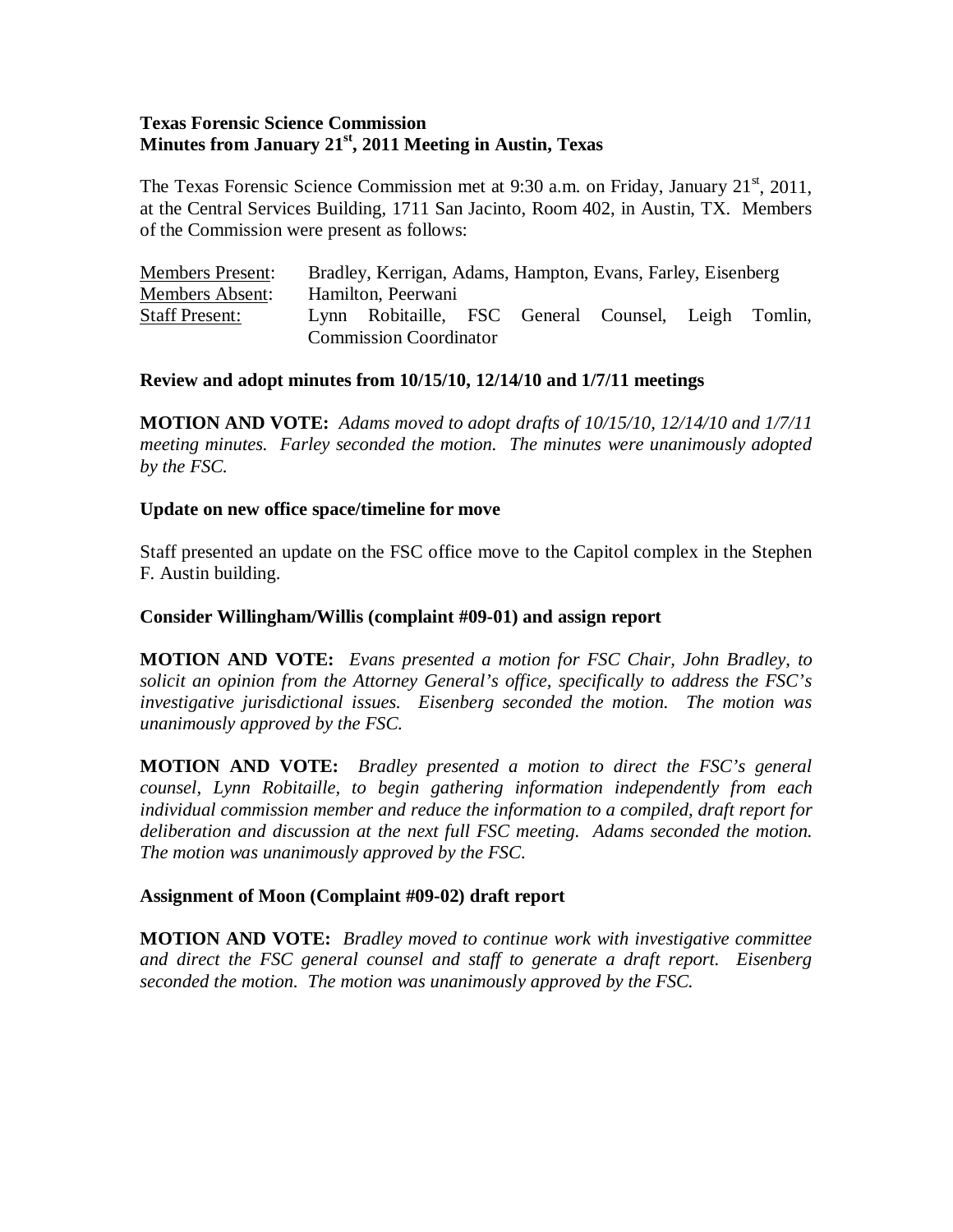#### **Anonymous complaint form and language**

**MOTION AND VOTE:** *Bradley moved that FSC general counsel edit language in the proposed anonymous complaint form as recommended and direct staff to publish form. Adams seconded the motion. The motion was unanimously approved by the FSC.*

## **Report on Tarrant County Medical Examiners forensic seminar**

FSC members and staff who attended the seminar gave a brief synopsis of their appearances and/or attendance.

## **Report on Texas Association of Crime Lab Directors meeting**

FSC staff provided a report from the TACLD meeting and confirmed commission members would participate in a SWAFS conference.

# **Update from FSC Legislative Development Committee**

Evans explained FSC members should be prepared to offer feedback and address any issues that might arise during the legislative session related to the FSC.

## **Discuss and consider recommendations from Complaint Screening Committee**

## APD DNA (Complaint #10-25)

**MOTION AND VOTE:** *Eisenberg moved to accept the complaint for investigation. Farley seconded the motion. The complaint was unanimously accepted for investigation by the FSC.* 

**MOTION AND VOTE:** *Bradley nominated Eisenberg, Kerrigan and Evans to serve on the investigative panel. Adams moved to approve the nominations. Farley seconded the motion. The motion was unanimously approved by the FSC.* 

The investigative panel will work with FSC general counsel to develop materials and determine the direction of the investigation and will work to bring recommendations to the full board when appropriate.

## CACY (Complaint #10-27)

The Complaint Screening Committee reported they are awaiting a memo from the FSC General Counsel before recommending any action to the full FSC.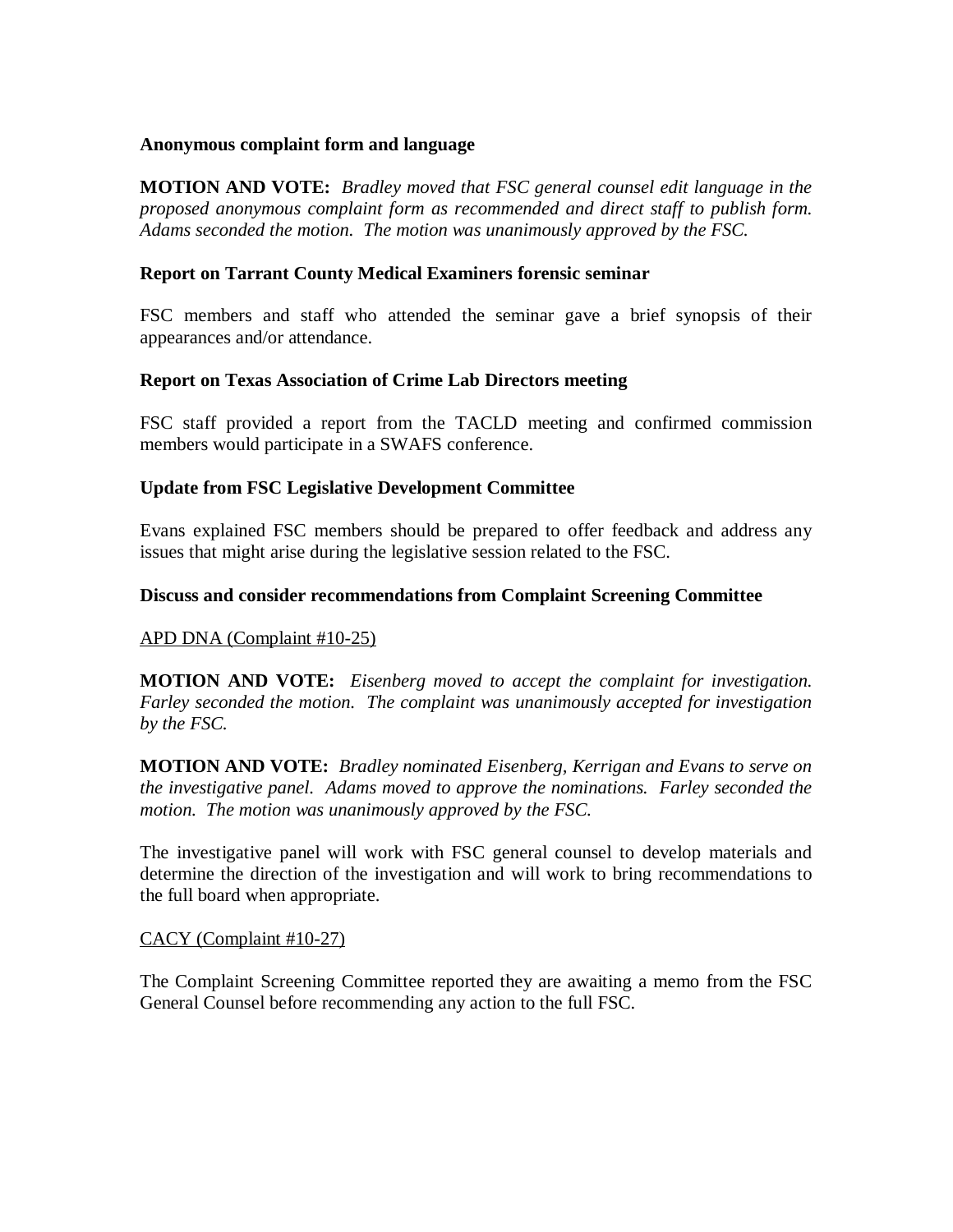## FREDERICK (Complaint #10-23)

**MOTION AND VOTE:** *Adams moved to dismiss the complaint due to lack of jurisdiction in accordance with FSC Policies and Procedures §3.0(c)1. Kerrigan seconded the motion. The motion was unanimously approved and staff was directed to contact complainant in accordance with FSC Policies and Procedures §3(e), regarding the disposition of the complaint.*

# HOLMES (Complaint #10-26)

**MOTION AND VOTE:** *Adams moved to dismiss the complaint due to lack of jurisdiction in accordance with FSC Policies and Procedures §3.0(c)1. Eisenberg seconded the motion. The motion was unanimously approved and staff was directed to contact complainant in accordance with FSC Policies and Procedures §3.0(e), regarding the disposition of the complaint.*

## LUERA (Complaint #10-28)

**MOTION AND VOTE:** *Eisenberg moved to dismiss the complaint due to lack of jurisdiction in accordance with FSC Policies and Procedures §3.0(c)6 and recommended forwarding the complainant written guidance for seeking information. Kerrigan seconded the motion. The motion was unanimously approved by the FSC.*

## HOLLEMAN (Complaint #10-29)

**MOTION AND VOTE:** *Adams moved to dismiss the complaint due to lack of jurisdiction in accordance with FSC Policies and Procedures §3.0(c)1. Evans seconded the motion. The motion was unanimously approved and staff was directed to contact complainant in accordance with FSC Policies and Procedures §3.0(e).*

# PERWANI (Complaint #09-19)

**MOTION AND VOTE:** *Bradley moved to table the complaint until the next FSC meeting. Eisenberg seconded the motion. The motion was unanimously approved by the FSC.*

**MOTION AND VOTE:** *Bradley moved to direct the general counsel to develop a proposed amendment to the FSC's policies and procedure that would suggest circumstances in which a complaint might be reconsidered. Evans seconded the motion. The motion was unanimously approved by the FSC.*